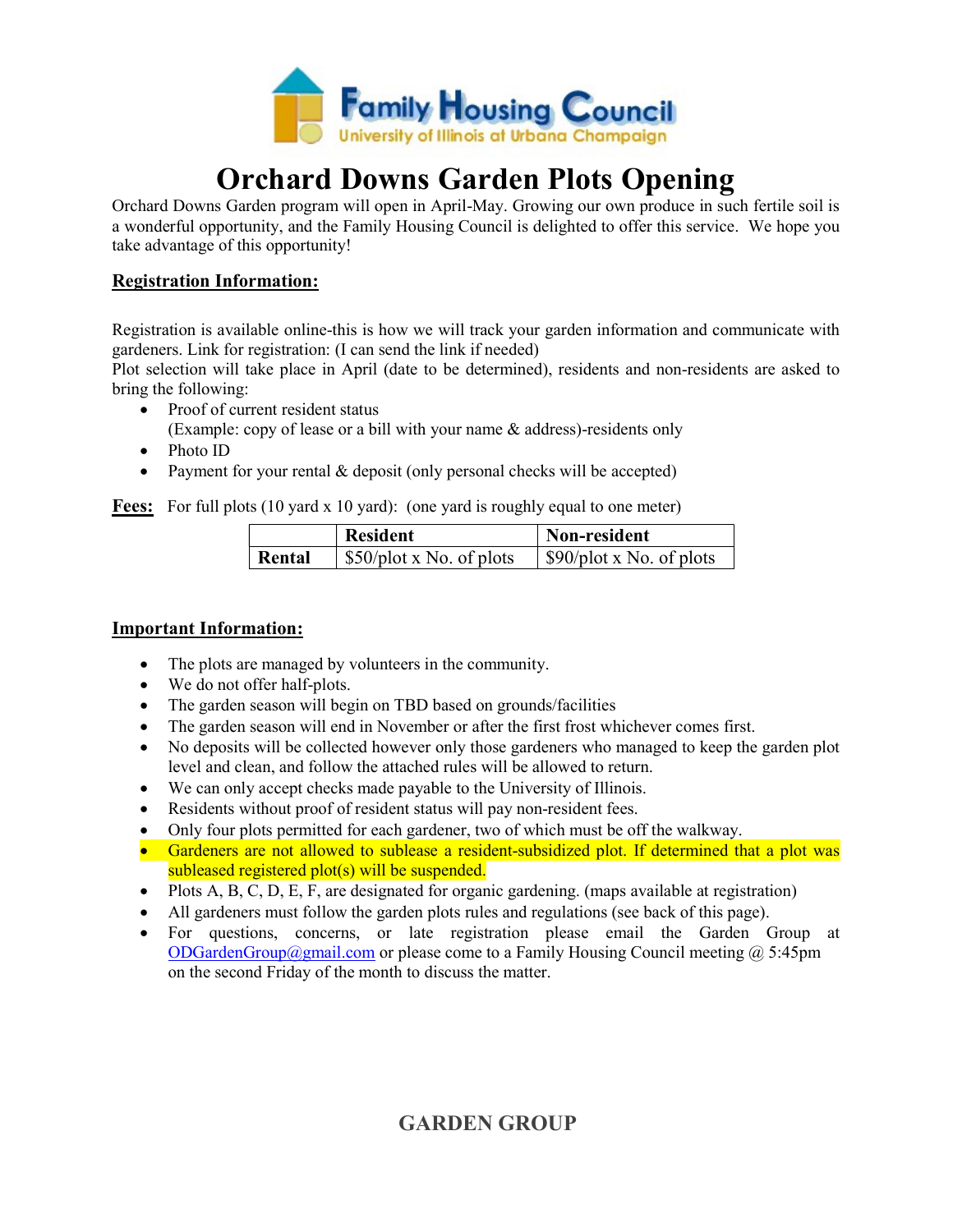

The Garden Group manages and organizes the Orchard Downs Garden Plots. The Garden Group is composed of volunteers from Family Housing Council as well as fellow gardeners. Responsibilities of the Garden Group include: assisting with marking & numbering plots, assisting with Registration Day and ongoing registration, monitoring the garden activity on a rotational schedule, resolving gardener disputes, and participating in Garden Group meetings which take place during the Family Housing Council meeting (second Friday of each month at 5:45pm at the Orchard Downs Community Center). If interested in joining the Garden Group, please email ODGardenGroup@gmail.com.

### ORCHARD DOWNS FAMILY HOUSING COUNCIL GARDEN PLOTS RULES AND REGULATIONS

- 1. Garden at your own risk.
- 2. USE OF WATER: The use of water in the Orchard Downs gardens is provided free of charge to the renter, but that does not mean that the water is free. The Council contributes to annual water fees for the gardens from mid-April to November each year. We ask each renter to use the water properly. Proper use of water includes vegetable watering, cleaning tools and produce, and drinking. DO NOT use the water for washing cars, carpets or bicycles. Only those persons renting a plot may use the water. To avoid conflict, please limit use to 15 minutes if someone is waiting. No sprinklers are allowed. If water is abused, garden plot rates will increase the following year, so it is in everyone's interest to monitor and report misuse to the Garden Group. Gardeners will be fined \$10.00 for if caught leaving the water on and unattended.
- 3. AREA FOR GARDENING: Please plant ONLY in the area which is marked off by the stakes. If you are unsure, please ask for clarification. Do not remove the stakes or plant in the walkways. Plants in the walkways will be removed by the Garden Group via assistance from facilities when they cut the walkways.
- 4. NOT ALLOWED ON GROUNDS: No cars or glass allowed. Cars are not allowed on the grass. Cars can be parked in the "L" Lot just north of the garden area but please try to keep them off the grass after unloading. This problem has been ignored in the past but will be handled by the University Police during the garden season.
- 5. SYNTHETIC PESTICIDES/HERBICIDES: Synthetic chemicals are not allowed in the organic section of the garden. The use of chemicals in the non-organic section should be limited to those products derived from natural sources, including Rotenone & Pyrethrin. Experimental chemicals are not allowed. Do not leave pesticides/herbicides in your plot area unattended as children visit the gardens regularly.
- 6. WEEDS: It is the responsibility of each gardener to control the weeds in and around their plot(s) and on the adjacent walkways. If your garden is not consistently weeded you will be warned and it will be considered abandoned.
- 7. STEALING: Please respect the property of other renters and do not go into others' garden plots or take produce that is not yours. If you observe any problem, please report it immediately to the Garden Group at ODGardenGroup@gmail.com. The Garden Group will patrol the garden weekly and at random times to monitor the plots.
- 8. FINES: You are expected to clean your plot at the end of the growing season. If you violate any of the rules and regulations listed above you will be given warnings. If after 3 warnings the problems are not corrected you will be fined or will not be allowed to rent garden plots next year. We want you to come back next year so please cooperate and let's have a great season.